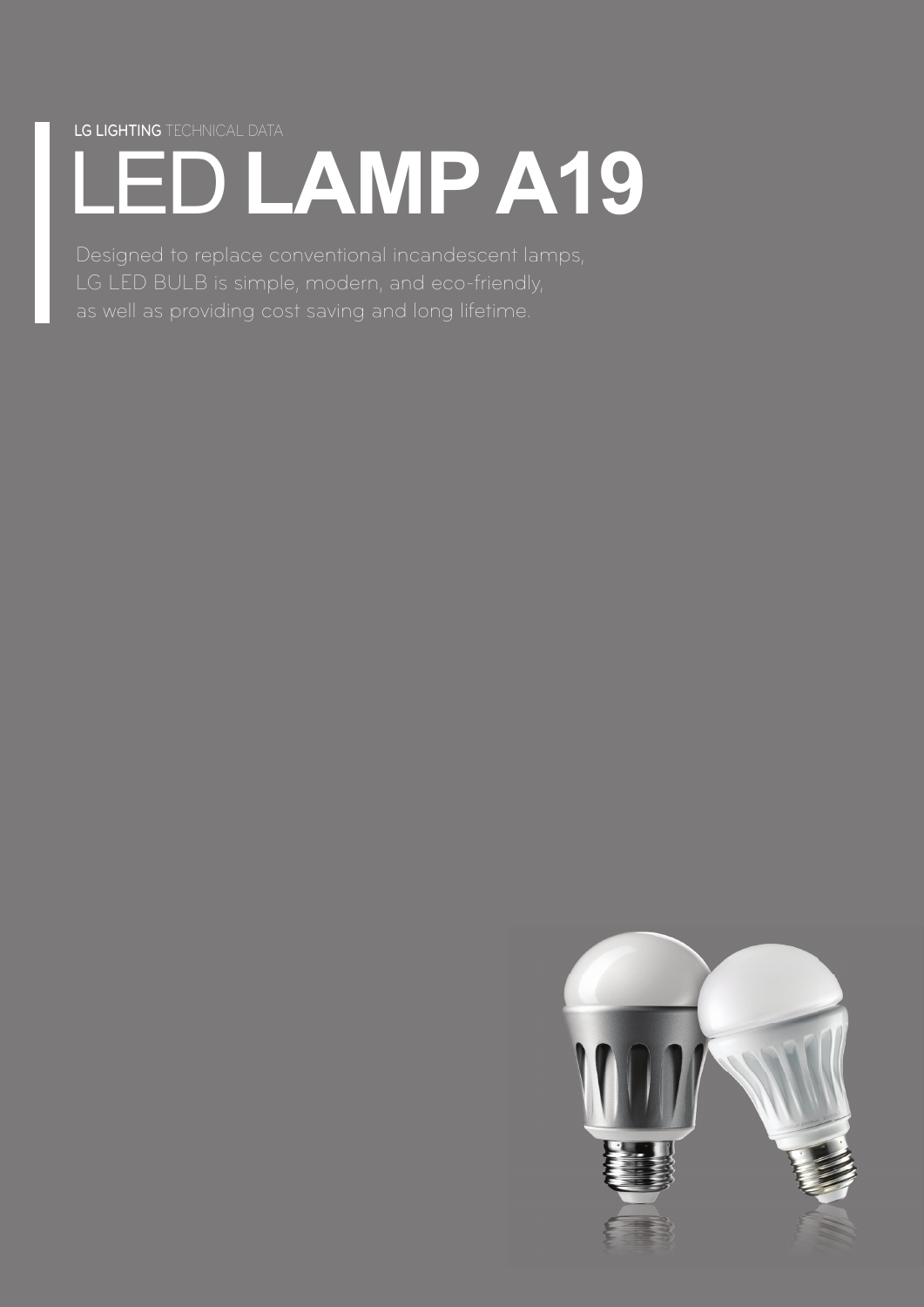

# **Line-Up**

| Model No.           | Watts(W) | <b>Dimension</b> (mm)       | Light Color(K) | <b>Beam Angle</b> (Degree) |
|---------------------|----------|-----------------------------|----------------|----------------------------|
| LB06E730L0A.E00GSE0 | 6        | $\Phi$ 57 X 115.3(H)        | 3000           | 140                        |
| LB06E750L0A.E00GSE0 | 6        | $\Phi$ 57 X 115.3(H)        | 5000           | 140                        |
| LB08E827L0A.E20JWE0 | 7.5      | $\Phi$ 60 $\times$ 119.5(H) | 2700           | 140                        |
| LB08E830L0A.E20JWE0 | 7.5      | $\Phi$ 60 $\times$ 119.5(H) | 3000           | 140                        |

## **Drawing**

6W



7.5W

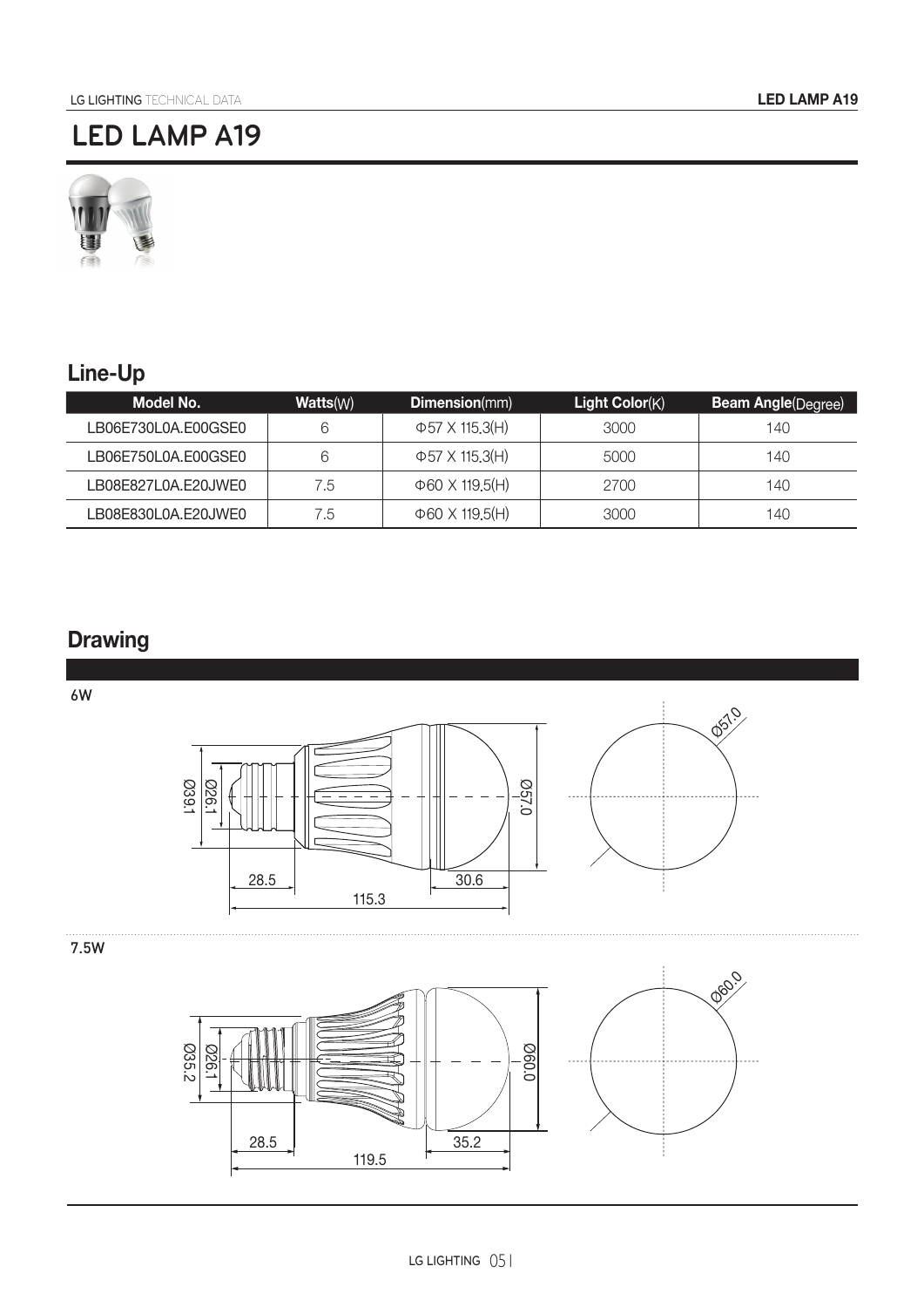

### **LB06E730L0A.E00GSE0**

| <b>Category</b>            | <b>Specifications</b> | <b>Unit</b> |
|----------------------------|-----------------------|-------------|
| <b>Watts</b>               | 6                     | W           |
| Lumens per Watt (Efficacy) | 63                    | Im/W        |
| Light Output               | 380                   | Im          |
| Light Color (CCT)          | 3000                  | Κ           |
| Beam Angle                 | 140                   | (degree)    |
| Color Accuracy (CRI)       | 75                    | Ra          |
| Product Weight             | 180                   | g           |
| Rating Life                | 50,000                | h           |
| Base                       | E27                   |             |
| Input Voltage (AC)         | $100 \sim 240$        | $\vee$      |

| <b>Item</b>             | <b>Test Conditions</b> | Min.      | Typ. | Max. |
|-------------------------|------------------------|-----------|------|------|
| Input Voltage (V, rms)  | AC                     | 190       | 220  | 240  |
| Input Current (mA, rms) | AC(220V)               | 27.7      | 30.8 | 34.0 |
| Input Power (W, rms)    | AC(AII)                | 6.0       | 6.4  | 6.9  |
| Input Frequency (Hz)    | AC                     | 47        | 50   | 53   |
|                         | <b>AC</b>              | 57        | 60   | 63   |
| Power Factor            | AC(AII)                | Min. 0.91 |      |      |
| Output Voltage (V)      | DC                     | 27.5      | 29.0 | 30.5 |
| Output Current (mA)     | DC                     | 163       | 172  | 179  |
| Output Power (W)        | DC                     | 4.44      | 4.93 | 5.44 |

#### **Luminance Intensity Distribution Cone Lux Diagram** Cone Lux Diagram



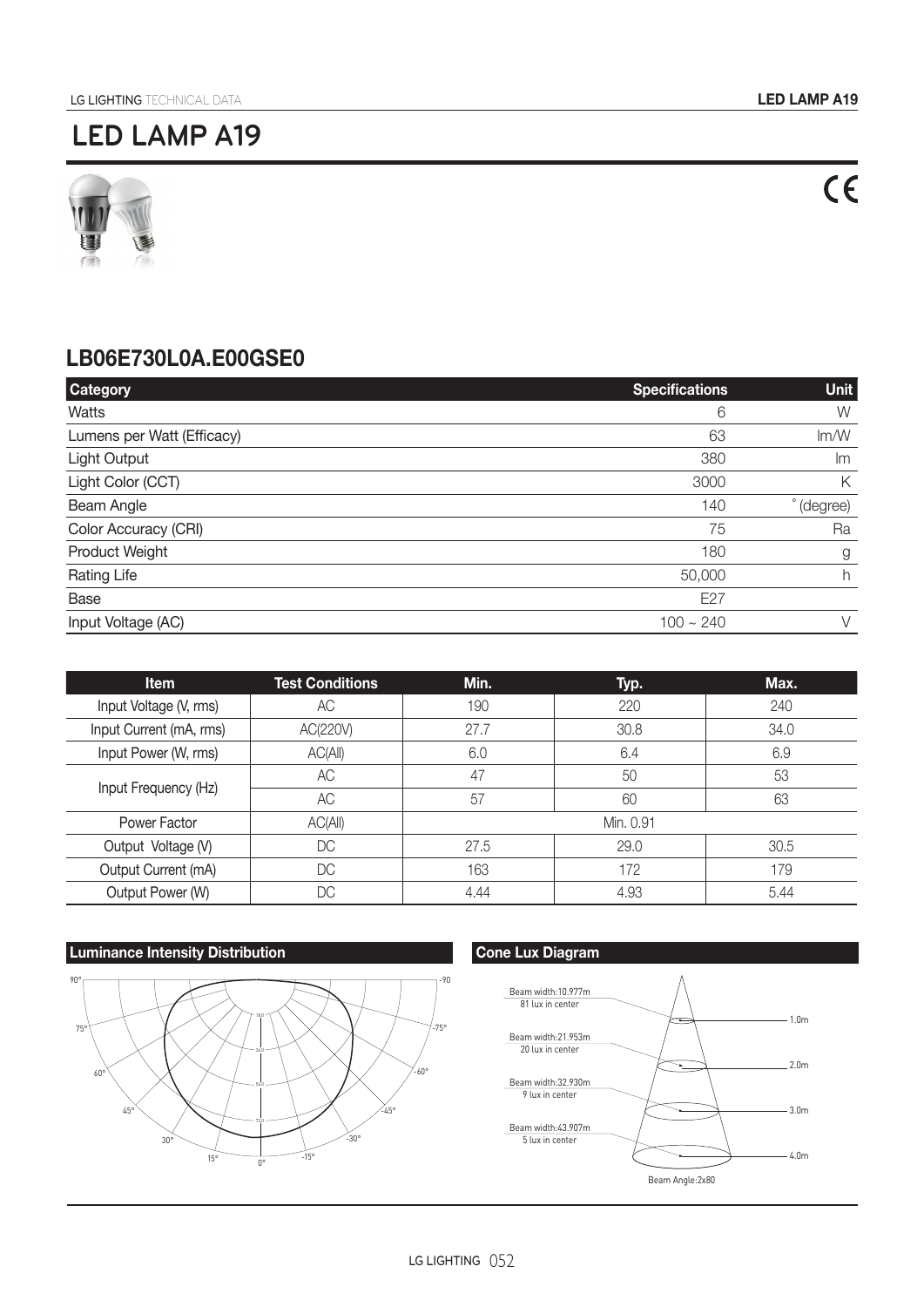$C \in$ 

# **LED LAMP A19**



### **LB06E750L0A.E00GSE0**

| <b>Category</b>            | <b>Specifications</b> | <b>Unit</b> |
|----------------------------|-----------------------|-------------|
| Watts                      | 6                     | W           |
| Lumens per Watt (Efficacy) | 70                    | Im/W        |
| Light Output               | 420                   | Im          |
| Light Color (CCT)          | 5000                  | Κ           |
| Beam Angle                 | 140                   | (degree)    |
| Color Accuracy (CRI)       | 75                    | Ra          |
| Product Weight             | 180                   | g           |
| <b>Rating Life</b>         | 50,000                | h           |
| Base                       | E27                   |             |
| Input Voltage (AC)         | $100 \sim 240$        | $\vee$      |

| <b>Item</b>             | <b>Test Conditions</b> | Min.      | Typ. | Max. |
|-------------------------|------------------------|-----------|------|------|
| Input Voltage (V, rms)  | АC                     | 190       | 220  | 240  |
| Input Current (mA, rms) | AC(220V)               | 27.7      | 30.8 | 34.0 |
| Input Power (W, rms)    | AC(AII)                | 6.0       | 6.4  | 6.9  |
| Input Frequency (Hz)    | AC                     | 47        | 50   | 53   |
|                         | AC                     | 57        | 60   | 63   |
| Power Factor            | AC(AII)                | Min. 0.91 |      |      |
| Output Voltage (V)      | DC                     | 27.5      | 29.0 | 30.5 |
| Output Current (mA)     | DC                     | 163       | 172  | 179  |
| Output Power (W)        | DC                     | 4.44      | 4.93 | 5.44 |

#### **Luminance Intensity Distribution Cone Lux Diagram**



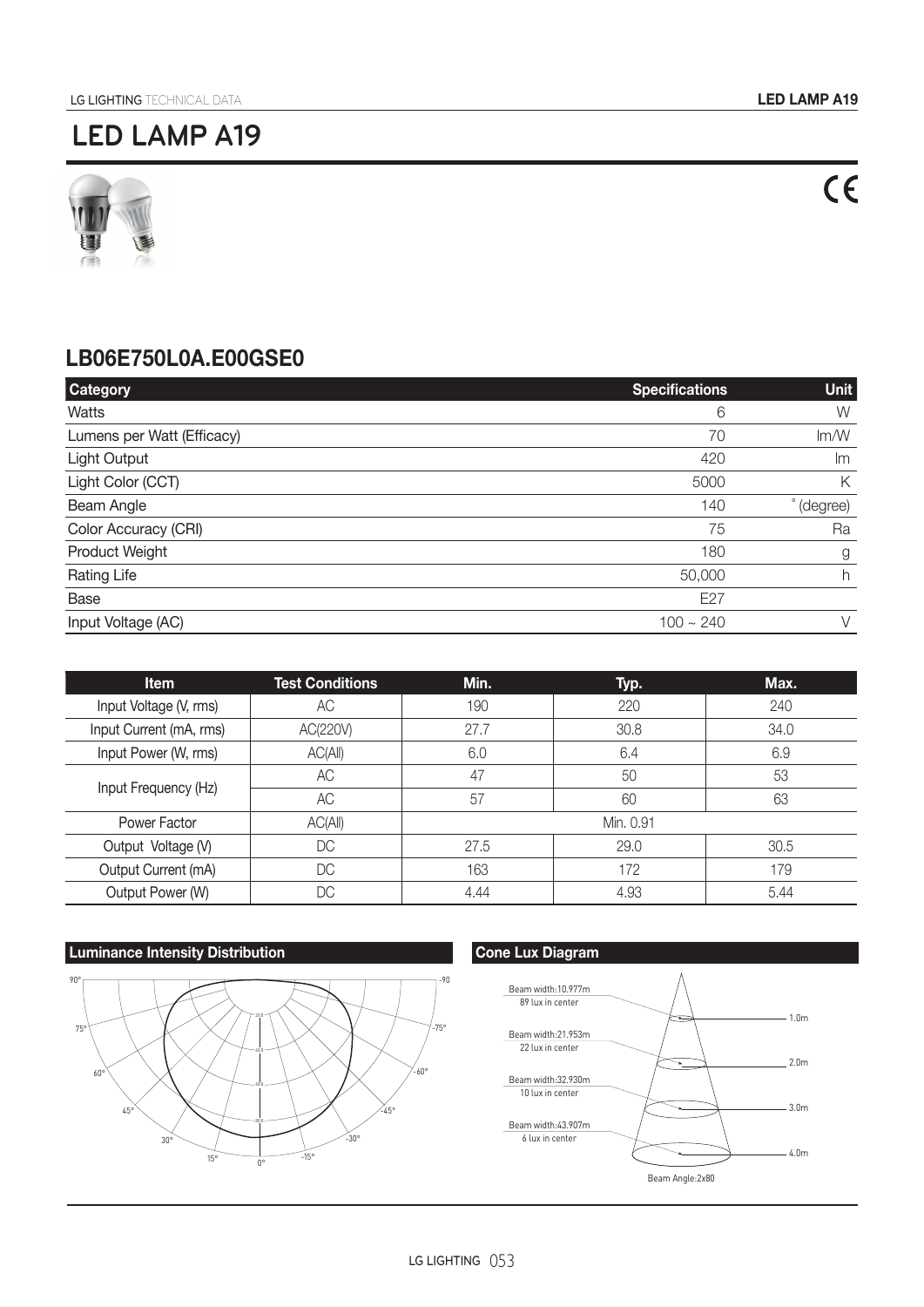

### **LB08E827L0A.E20JWE0**

| <b>Category</b>            | <b>Specifications</b> | <b>Unit</b> |
|----------------------------|-----------------------|-------------|
| Watts                      | 7.5                   | W           |
| Lumens per Watt (Efficacy) | 60                    | Im/W        |
| Light Output               | 450                   | Im          |
| Light Color (CCT)          | 2700                  | Κ           |
| Beam Angle                 | 140                   | (degree)    |
| Color Accuracy (CRI)       | 81                    | Ra          |
| Product Weight             | 165                   | g           |
| <b>Rating Life</b>         | 30,000                | h           |
| Base                       | E27                   |             |
| Input Voltage (AC)         | 230                   | $\vee$      |

| Item                    | <b>Test Conditions</b> | Min.      | Typ.    | Max.  |
|-------------------------|------------------------|-----------|---------|-------|
| Input Voltage (V, rms)  | АC                     | 198       | 220/230 | 242   |
| Input Current (mA, rms) | AC(230V)               | 30.8      | 34.3    | 37.7  |
|                         | AC(220V)               | 32.2      | 35.8    | 39.4  |
| Input Power (W, rms)    | AC(AII)                | 6.75      | 7.5     | 8.25  |
| Input Frequency (Hz)    | АC                     | 47        | 50/60   | 63    |
| Power Factor            | AC(AII)                | 0.9 Above |         |       |
| Output Voltage (V)      | DC                     | 23.56     | 24.8    | 26.0  |
| Output Current (mA)     | DC(24.8)               | 244       | 257     | 282.7 |
| Output Power (W)        | DC(AII)                | 5.9       | 6.57    | 7.2   |

#### **Luminance Intensity Distribution Cone Lux Diagram**



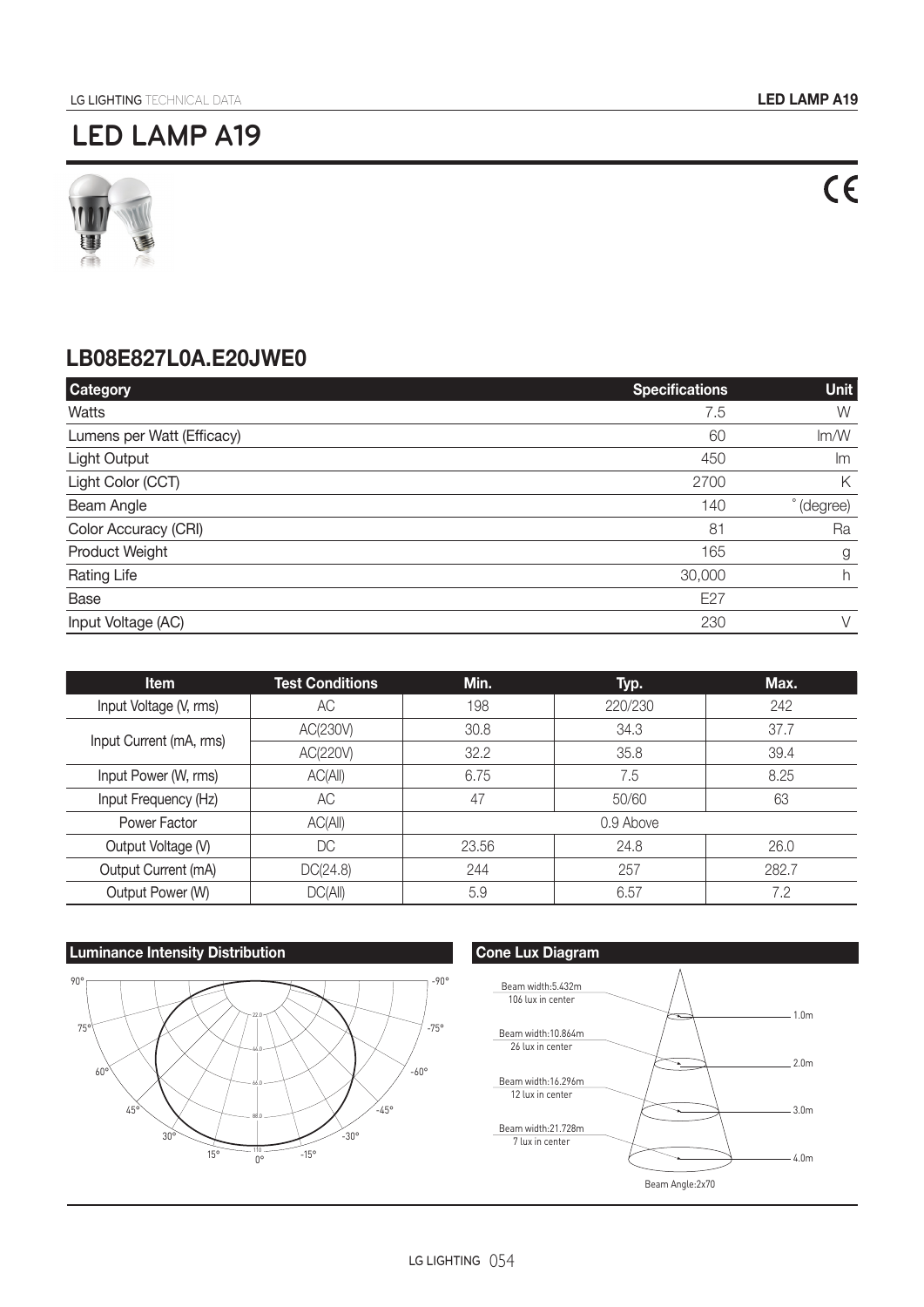

### **LB08E830L0A.E20JWE0**

| <b>Category</b>            | <b>Specifications</b> | <b>Unit</b> |
|----------------------------|-----------------------|-------------|
| Watts                      | 7.5                   | W           |
| Lumens per Watt (Efficacy) | 65                    | Im/W        |
| Light Output               | 485                   | Im          |
| Light Color (CCT)          | 3000                  | К           |
| Beam Angle                 | 140                   | (degree)    |
| Color Accuracy (CRI)       | 83                    | Ra          |
| Product Weight             | 165                   | g           |
| <b>Rating Life</b>         | 30,000                | h           |
| Base                       | E27                   |             |
| Input Voltage (AC)         | 230                   | V           |

| Item                    | <b>Test Conditions</b> | Min.      | Typ.    | Max.  |
|-------------------------|------------------------|-----------|---------|-------|
| Input Voltage (V, rms)  | АC                     | 198       | 220/230 | 242   |
| Input Current (mA, rms) | AC(230V)               | 30.8      | 34.3    | 37.7  |
|                         | AC(220V)               | 32.2      | 35.8    | 39.4  |
| Input Power (W, rms)    | AC(AII)                | 6.75      | 7.5     | 8.25  |
| Input Frequency (Hz)    | AC                     | 47        | 50/60   | 63    |
| Power Factor            | AC(AII)                | 0.9 Above |         |       |
| Output Voltage (V)      | DC                     | 23.56     | 24.8    | 26.0  |
| Output Current (mA)     | DC(24.8)               | 244       | 257     | 282.7 |
| Output Power (W)        | DC(AII)                | 5.9       | 6.57    | 7.2   |







 $C \in$